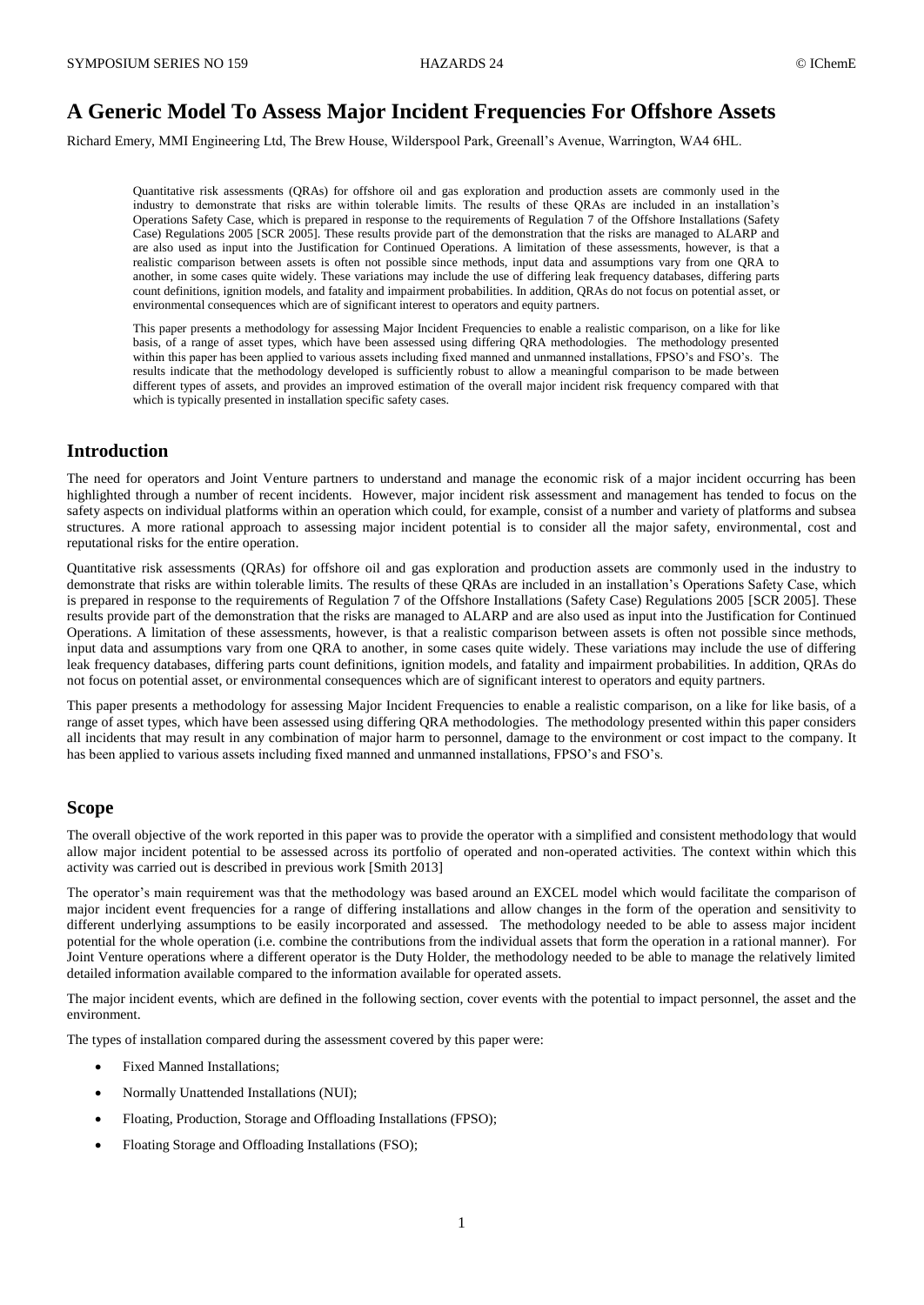Sub-sea completions.

However, it should be noted that the model has been developed such that it is not limited to assessing the installation types listed above.

# **Major Incidents**

Major incidents may be caused by a wide variety of events and again the model was developed in such a way that hazards outside those defined below can be included as required.

The current range of hazards assessed within the model includes the following:

- Loss of personnel;
- TR impairment;
- Major asset damage;
- Major environmental damage;
- Well blowout;
- Helicopter crash;
- Ship collision;
- Structural failure;
- Rotating Equipment;
- Loss of mooring (FPSOs, FSOs only);
- Engine room flooding (FPSOs, FSOs only);
- Engine room, pump room, machinery space and/or cargo oil tank fires (FPSOs, FSOs only).

Unless a detailed assessment was undertaken and reported in the QRAs, generic values were assumed for Ship Collision, Rotating Equipment, Loss of Mooring, Engine Room Flooding, and Engine Room Fire.

A key input for incidents Loss of personnel, TR impairment, Major asset damage, and Major environmental damage was the platform release frequency. The method of assessing for each platform is detailed in Section 4.

#### **Loss of Personnel**

Loss of personnel was defined as any event that causes  $\geq 1.5$  immediate statistical fatalities due to a hydrocarbon release. However, as this is a user defined input it can be modified as required. Immediate fatalities can arise in a populated area due to jet fires, explosions, flash fires and unignited toxic gas (H2S) clouds. For the latter event a gas concentration of 1000 ppm was applied as the threshold for fatalities.

Fatalities due to evacuation were not assessed within the model as they were considered to be included as part of the TR impairment and asset damage frequencies.

#### **TR Impairment**

Events with the potential to impair the TR were considered to be major incidents. In addition TR impairment is considered to result in a requirement to evacuate the installation.

TR impairment was assessed to result from:

- Impairment of the TR boundary due to jet fires, pool fires or explosions. The assessment of this event takes account of the shielding between the event and the TR, and the fire/blast rating of the TR wall, i.e. an A60 wall is considered to fail within 5 minutes of fire impairment
- Failure of the TR supporting structures due to jet fires, pool fires and explosions. In this case the defined capacity of the structure to withstand fire and blast is taken in to account;
- Failure of structures which could impact on the TR, i.e. cranes and drilling derricks. Again this takes account of the capacity of the structures to withstand fire and blast;
- Smoke or gas ingress which reaches the defined impairment criteria within the specified TR endurance time. For this assessment the impairment criteria applied were:
	- o Flammable gas 50% LFL (Lower Flammable Limited). This allows for incomplete mixing of the gas resulting in pockets above 100%;
	- o Carbon monoxide (CO) (in smoke from pool fire events)  $\geq 400$  ppm;
	- o Hydrogen sulphide  $(H_2S)$   $\geq 100$  ppm.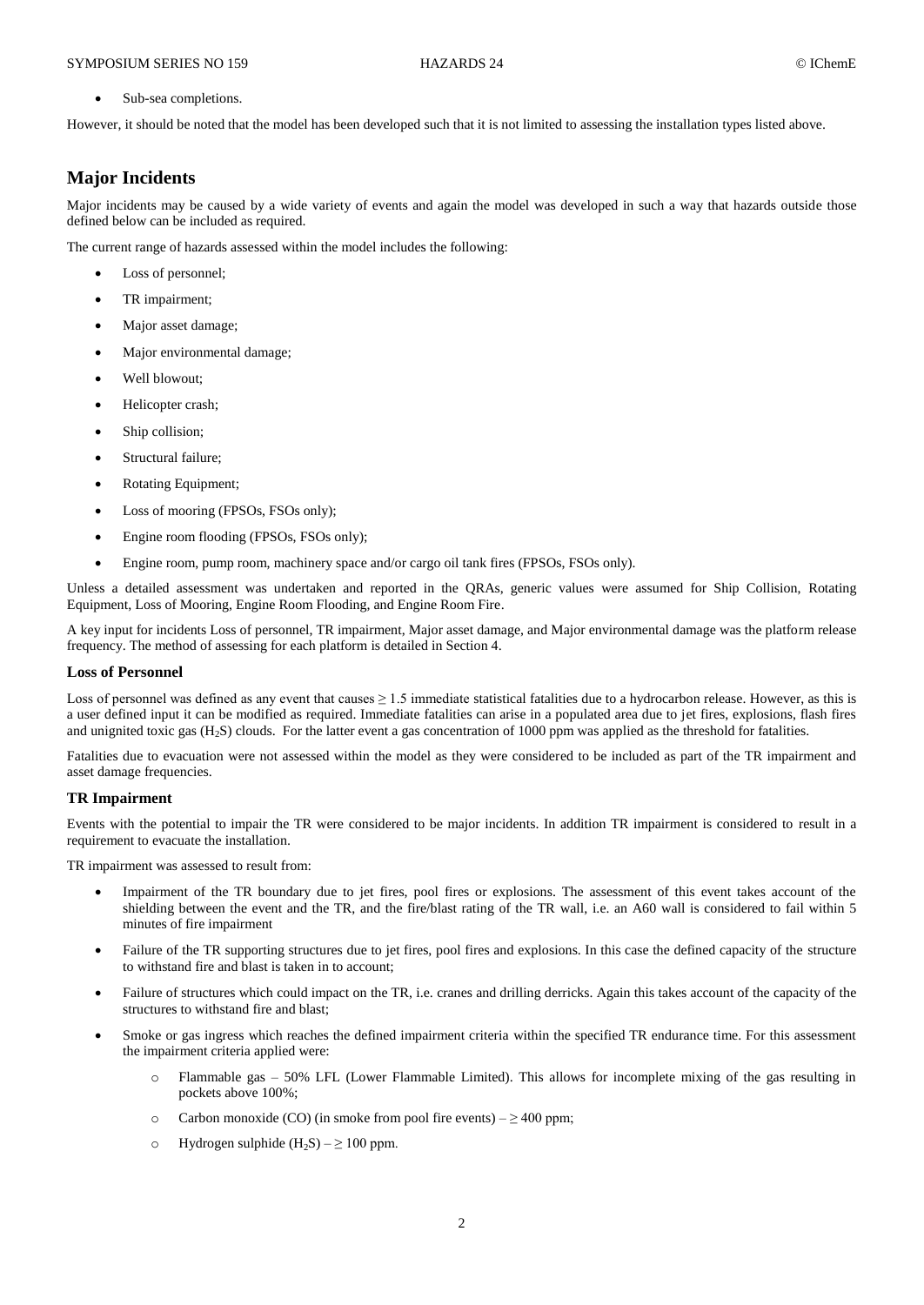#### **Asset Damage**

Asset damage was considered to occur for jet and pool fire events which exceed the dimensioning loads summarized in Table 1.

| Time                                                | Jet Fire Length | Pool Fire Diameter |  |  |  |
|-----------------------------------------------------|-----------------|--------------------|--|--|--|
| (minutes)                                           | (m)             | (m)                |  |  |  |
|                                                     | 50              | 30                 |  |  |  |
| 10                                                  | 40              | 20                 |  |  |  |
| 30                                                  | 20              |                    |  |  |  |
| 60                                                  | 10              |                    |  |  |  |
| <b>Table 1 Asset Damage Fire Dimensioning Loads</b> |                 |                    |  |  |  |

Explosions were considered to cause significant asset damage if the overpressure within a fire area is  $\geq 0.62$  bar (9 psi) [Technica 1988]

#### **Environmental Events**

For the purposes of this assessment an environmental event is assumed to occur following a large release of a non-volatile or partially volatile (unstabilised) fluid.

In order to determine environmental event frequencies simple rule sets were developed to define both the size of the spill and the duration. The volumes of liquid required for an event to be defined as having an environmental impact were:

- Major spill 20,000 barrels  $(3,180 \text{ m}^3)$ ;
- Disastrous spill 200,000 barrels (31.800 m<sup>3</sup>).

Note that for partially stabilised fluids only the non-volatile fraction of the fluid was considered.

For topsides releases a duration of 1 minute was applied during which the fluid would be released at a steady state prior to successful shutdown. For pipeline releases the time for detection and shutdown detailed in Table 2 were assumed. Following shutdown, the isolable volume within then the inventory is considered to be released

| Hole Size (mm)                           | <b>Detection Time</b> |  |  |  |
|------------------------------------------|-----------------------|--|--|--|
| 18                                       | 12 hours              |  |  |  |
| 50                                       | 6 hours               |  |  |  |
| 100                                      | 1 hour                |  |  |  |
| <b>Full Bore</b>                         | 5 minutes             |  |  |  |
| Takka A. Dinalina Dakaan Dataating Timan |                       |  |  |  |

**Table 2 Pipeline Release Detection Times**

For environmental releases a sensitivity factor can be applied to installations located close to the shoreline or in an environmentally sensitive area.

#### **Blowouts**

A blowout is defined as an uncontrolled release of hydrocarbon from a well, which can occur subsea or from the topsides. Only free flowing wells were considered to have the potential to result in a blowout. Wells which require, for example, gas lift or electric submersible pumps to flow were excluded from the assessment. The increased blowout frequency of HPHT (high pressure, high temperature) wells was also factored accordingly

In addition to production blowouts, operations such as development drilling and completion, workover, wireline and coiled tubing were also considered to have the potential to result in a blowout. The type and number of operations assessed is installation specific.

#### **Ship Collision**

A ship collision incident may occur where a passing or visiting vessel impacts the installation with sufficient energy to cause major damage. This level of damage was considered to result in significant downtime on the installation while inspections and repairs are made.

The reported risks from ship collision varied by orders of magnitude for similar installations in similar areas. Unless specific detailed ship collision analysis had been performed in the QRA, data was derived solely from the installation size (and thus assumed critical impact energy), and generic impact energy exceedence curves.

#### **Helicopter Crash**

Two types of helicopter crash were considered to constitute a major incident as follows:

- Helicopter crashes during the in-flight or take-off and landing phases which result in fatalities;
- Helicopter crash on the installation resulting in asset damage.

To standardize the approach used to calculate helicopter risk, the only installation specific inputs considered as part of the calculation were:

- Travel time to platform;
- Number of journeys / stages;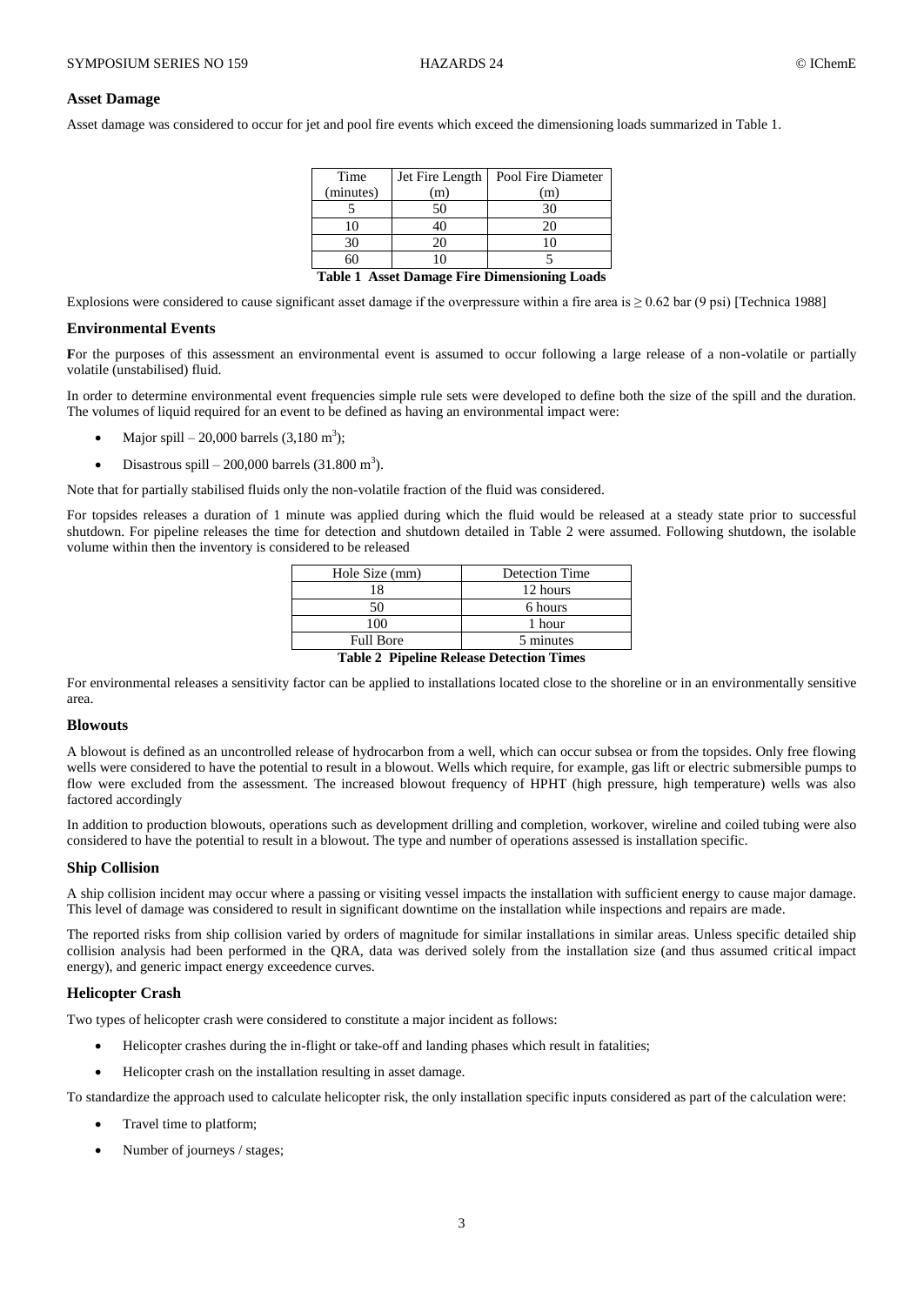Size of platform (for helicopter impact assessment).

#### **Structural Failure.**

Structural failure, which results in a major incident, may occur from the following causes:

- Extreme weather;
- Seismic activity;
- General corrosion (lack of structural maintenance);
- Fatigue.

### **Rotating Equipment**

All major turbines on an installation carry the potential risk of turbine failure. Turbine (rotor) failure was considered to be a major incident which could result in fatalities and asset damage, but the primary effect is significant time downtime while the item is replaced or repaired.

#### **Loss of Mooring**

This major incident considers multiple mooring chain failure which can result in the installation drifting off location, damage to risers and a release of hydrocarbon fluids.

#### **Engine Room Flooding**

Engine room or machinery space flooding considers the ingress of water in to the engine room or machinery space with the potential to cause fatalities or loss of stability. A cause of this event could be a leak from a seawater intake line.

#### **Engine Room Fire**

This major incident considers the potential for a fire in the engine room, pump room, machinery space or cargo oil tanks. Fires in these locations have the potential to cause fatalities or to result in asset damage and major downtime on the installation.

# **Model Development**

The model was developed using a series of linked EXCEL spreadsheets supported by VBA code. VBA code was used within the model to facilitate the efficient handling of the large amount of input data required for, and output (results) generated in, each of the individual Major Incident Assessment (MIA) models.

The spreadsheet approach was used to provide an easy to use, transparent model which allows the rapid assessment of any changes. The model comprises a generic input/results workbook and an installation specific major incident assessment workbook. A generic input sheet was developed to make it easier to change input data which was common to all installations, e.g. environmental spill volumes.

#### **Release Frequency Determination.**

Due to the high level nature of the assessment the release frequency determination was undertaken using a system count approach based on data given in the HSE's HCR database [HSE HCR] and its associated guidance [HSE 1996]. For each installation assessed the process and fuel gas systems were identified using PFDs (e.g. Flowlines/Oil, Separation/Oil Production etc.). Each system was then broken down in to inventories, where appropriate, to take account of emergency shutdown valves (ESDV), different fluid types, pressure changes and any split between fire areas.

For each system identified the total release frequency, taken from the HCR database [HSE HCR], was split between its associated inventories and fire areas, where applicable, using factors defined in the following rule set (refer to Table 3).

| <b>Equipment Item</b> | <b>Frequency Factor</b> |  |  |
|-----------------------|-------------------------|--|--|
|                       | Gas section $-2$        |  |  |
| Separator/Scrubbers   | Liquid section $-2$     |  |  |
| Heat exchangers       |                         |  |  |
| Pumps                 |                         |  |  |
| Compressors           | 2 per stage             |  |  |
| Metering skid         |                         |  |  |
| Piping                |                         |  |  |

Note <sup>(1)</sup> For 2 x 100% pumps 1 is used (i.e. 1 duty, 1 standby), however, for 2 x 50% pumps 2 is used (2 duty).

#### **Table 3: Equipment Item Frequency Factor Summary**

A typical example is presented in Figure 1 for a compression system containing gas (blue) and liquid (green) streams. Using the leak frequency factors presented in Table 3, the proportion of leaks assigned to the gas inventory is calculated as 5/7 = 71%.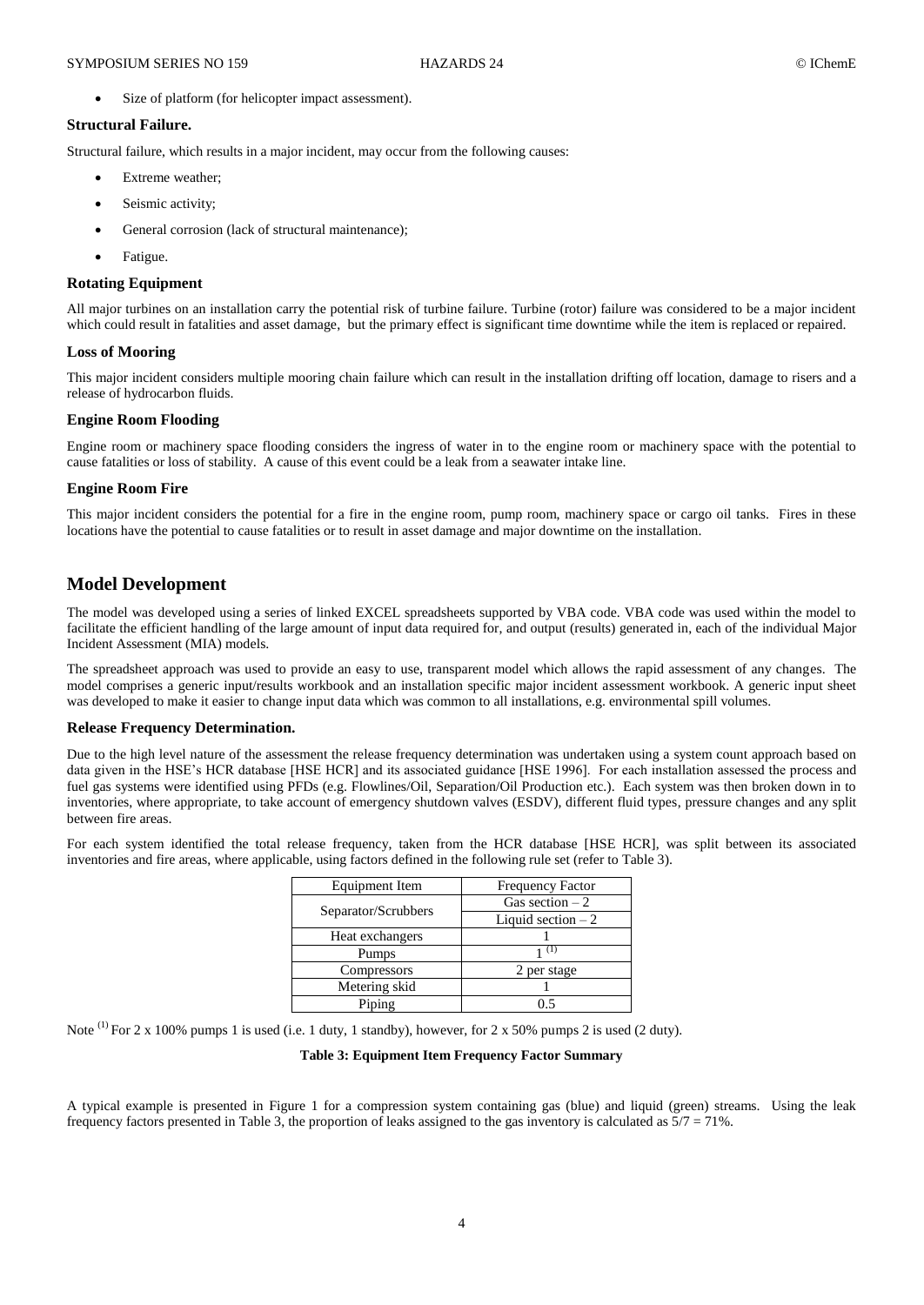

**Figure 1: Typical Compression System with Assigned Leak Frequency Factors**

The release frequencies for each installation can be modified by a factor if it is felt that a release is more or less likely than the frequency given in the HSE HCR database. This factor can be applied to account for issues such as ageing.

It should be noted that the release frequencies determined using this system count approach showed reasonable agreement (+/-30%) with the majority of reported installation release frequencies presented in the relevant Operations Safety Case.

## **Results**

The frequencies for each of the above major incidents were determined for each of the installations assessed and then summed by Joint Venture. In order to provide a meaningful comparison of the major incident risk associated with each Joint Venture, a range of different approaches to normalization of the risk levels was considered. Here some initial (i.e. pending final verification) results for each Joint Venture are presented, for both the Joint Venture as a whole and for the operator's equity stake in the Joint Venture, in terms of:

- Incidents per  $10^9$  Barrels of Oil Equivalent (BOE);
- $\bullet$  Incidents per £10<sup>9</sup> revenue.
- Incidents multiplied by revenue

An example of the results generated is presented in Table 4 and Figure 2 for a single installation.

| Incident Type              | Frequency $(yr^{-1})$ |  |  |  |
|----------------------------|-----------------------|--|--|--|
| Loss of Personnel          | $2.092E-3$            |  |  |  |
| TR Impairment              | 8.397E-4              |  |  |  |
| <b>Asset Damage</b>        | 1.186E-3              |  |  |  |
| Major Env. (Topsides)      | $0.000E + 0$          |  |  |  |
| Disastrous Env. (Topsides) | $0.000E + 0$          |  |  |  |
| Major Env. (Pipeline)      | 9.180E-4              |  |  |  |
| Disastrous Env. (Pipeline) | 1.020E-4              |  |  |  |
| <b>Blowout - Topsides</b>  | 3.819E-4              |  |  |  |
| Blowout - Subsea           | 3.819E-4              |  |  |  |
| Ship Collision             | 1.701E-4              |  |  |  |
| Helicopter Crash           | 4.968E-4              |  |  |  |
| <b>Structural Failure</b>  | 1.000E-4              |  |  |  |
| <b>Rotating Equipment</b>  | 1.136E-6              |  |  |  |
| Total                      | 5.654E-03             |  |  |  |

Note<sup>(1)</sup> A single event may cause immediate fatalities, asset damage and impair the TR. For this reason the total frequency of major incidents is less than the sum of the major incident event frequencies by category.

#### **Table 4: Major Incident Frequency Summary**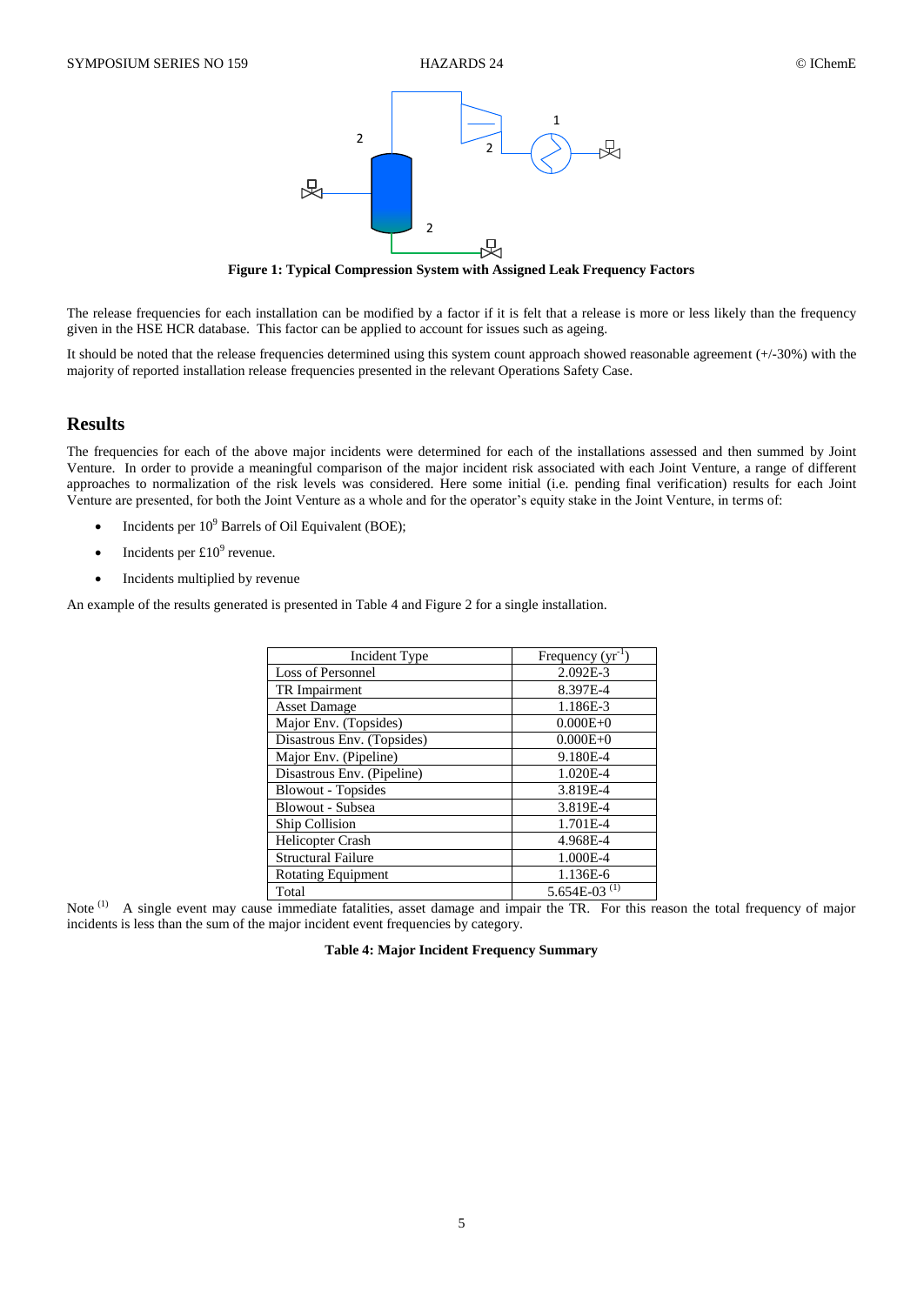

**Figure 2: Major Incident Frequency Summary**

Table 5 presents a summary of the results for a single Joint Venture including each of the individual installations.

|                                                               | Installation 1 (Manned),<br>Joint Venture 2 | Installation 2 (NUI)<br>Joint Venture 2 | Installation 3 (NUI),<br>Joint Venture 2 | Installation 3 (FPSO),<br>Σ<br><b>Joint Venture</b> | Joint Venture 2 Total |
|---------------------------------------------------------------|---------------------------------------------|-----------------------------------------|------------------------------------------|-----------------------------------------------------|-----------------------|
| Frequency of Incident (year <sup>-1</sup> )                   |                                             |                                         |                                          |                                                     |                       |
| Loss of Personnel 1.2E-3                                      |                                             | $1.6E - 5$                              |                                          | 3.4E-6 7.0E-4                                       | $1.9E - 3$            |
| TR Impairment 1.4E-4                                          |                                             | 8.8E-5                                  |                                          | 1.2E-5 1.3E-4                                       | 3.7E-4                |
| Asset Damage                                                  | $7.0E - 4$                                  | 5.6E-5                                  | $5.8E-6$                                 | $4.2E - 4$                                          | $1.2E - 3$            |
| Major Env. (Topsides) 0.0E+0 0.0E+0 0.0E+0 0.0E+0 0.0E+0      |                                             |                                         |                                          |                                                     |                       |
| Disastrous Env. (Topsides) 0.0E+0 0.0E+0 0.0E+0 0.0E+0 0.0E+0 |                                             |                                         |                                          |                                                     |                       |
| Major Env. (Pipeline) 0.0E+0 0.0E+0 0.0E+0 1.4E-4 1.4E-4      |                                             |                                         |                                          |                                                     |                       |
| Disastrous Env. (Pipeline) 0.0E+0 0.0E+0 0.0E+0 0.0E+0 0.0E+0 |                                             |                                         |                                          |                                                     |                       |
| Blowout - Topsides 0.0E+0 7.1E-4 2.6E-4 0.0E+0 9.7E-4         |                                             |                                         |                                          |                                                     |                       |
| Blowout - Subsea 0.0E+0 0.0E+0 0.0E+0 0.0E+0 0.0E+0           |                                             |                                         |                                          |                                                     |                       |
| Ship Collision 2.0E-5 1.6E-14 1.2E-5 1.8E-4 2.1E-4            |                                             |                                         |                                          |                                                     |                       |
| Helicopter Crash                                              | 4.5E-4                                      | 3.8E-5                                  |                                          | 1.1E-5 8.7E-4                                       | $1.4E-3$              |
| Structural Failure 1.0E-4                                     |                                             | $1.0E - 4$                              | $1.0E - 4$                               | $1.0E - 4$                                          | $4.0E - 4$            |
| <b>Rotating Equipment</b>                                     | 7.6E-7                                      | $0.0E + 0$                              | $0.0E+0$ 1.5E-6                          |                                                     | 2.3E-6                |
| Loss of Mooring                                               | n/a                                         | n/a                                     | n/a                                      |                                                     | $4.2E-3$ $4.2E-3$     |
| Engine Room Flooding                                          | n/a                                         | n/a                                     | n/a                                      | $5.4E-3$                                            | 5.4E-3                |
| <b>Engine Room Fire</b>                                       | n/a                                         | n/a                                     | n/a                                      |                                                     | $2.5E-3$ 2.5E-3       |
|                                                               | Total 2.2E-3                                | $9.8E - 4$                              | $4.0E - 4$                               |                                                     | $1.4E-2$ 1.8E-2       |

**Table 5: Major Incident Summary for Joint Venture 2**

Table 6 presents the results for a range of Joint Ventures which are also presented pictorially as follows: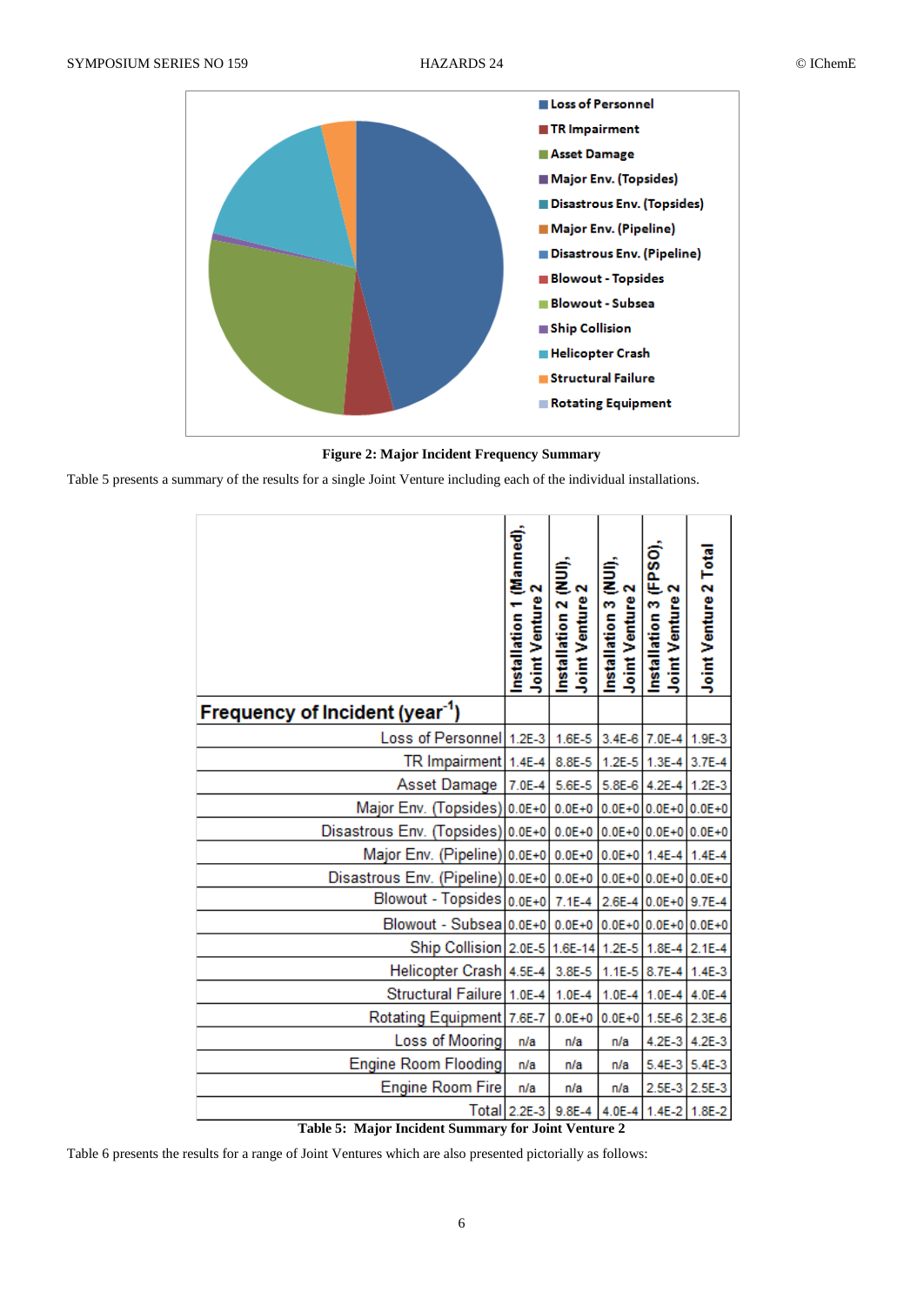- Figure 3 Major Incidents Frequency per year;
- Figure  $4 -$  Major Incidents per  $10^9$  BOE produced;
- Figure 5 Major Incidents per £10<sup>9</sup> revenue;
- Figure 6 Major Incidents multiplied by  $\text{\pounds}10^9$  revenue.

|                                                                      | <b>Joint Venture</b> | Joint Venture 2             | Joint Venture 3      | Joint Venture 4 | <b>Joint Venture 5</b> | Joint Venture 6 |
|----------------------------------------------------------------------|----------------------|-----------------------------|----------------------|-----------------|------------------------|-----------------|
| Frequency of Incident (year <sup>-1</sup> )                          |                      |                             |                      |                 |                        |                 |
| Loss of Personnel 2.3E-3 1.9E-3 5.5E-4 1.8E-4 6.1E-6 7.0E-4          |                      |                             |                      |                 |                        |                 |
| TR Impairment 1.6E-3 3.7E-4 5.2E-4 6.2E-4 1.6E-5                     |                      |                             |                      |                 |                        | $1.3E - 4$      |
| Asset Damage                                                         |                      | 1.8E-3 1.2E-3 6.5E-4 9.2E-4 |                      |                 | $1.8E-5$               | $4.2E - 4$      |
| Major Env. (Topsides) 0.0E+0 0.0E+0 0.0E+0 0.0E+0 0.0E+0 0.0E+0      |                      |                             |                      |                 |                        |                 |
| Disastrous Env. (Topsides) 0.0E+0 0.0E+0 0.0E+0 0.0E+0 0.0E+0 0.0E+0 |                      |                             |                      |                 |                        |                 |
| Major Env. (Pipeline) 9.2E-4 1.4E-4 1.9E-3 1.4E-4 0.0E+0 1.4E-4      |                      |                             |                      |                 |                        |                 |
| Disastrous Env. (Pipeline) 1.0E-4 0.0E+0 0.0E+0 0.0E+0 0.0E+0 0.0E+0 |                      |                             |                      |                 |                        |                 |
| Blowout - Topsides 7.2E-4 9.7E-4 2.3E-2 0.0E+0 8.7E-4 0.0E+0         |                      |                             |                      |                 |                        |                 |
| Blowout - Subsea 3.8E-4 0.0E+0 0.0E+0 0.0E+0 2.1E-4 0.0E+0           |                      |                             |                      |                 |                        |                 |
| Ship Collision 2.8E-4 2.1E-4 6.8E-3 3.3E-4 8.1E-6 1.8E-4             |                      |                             |                      |                 |                        |                 |
| Helicopter Crash 5.3E-4                                              |                      |                             | 1.4E-3 7.6E-3 7.3E-4 |                 | $1.1E-4$               | 8.7E-4          |
| Structural Failure 2.0E-4 4.0E-4 2.0E-4 1.0E-4 2.0E-4                |                      |                             |                      |                 |                        | $1.0E - 4$      |
| Rotating Equipment 1.1E-6 2.3E-6                                     |                      |                             | 2.7E-6 1.5E-6        |                 | 7.6E-7                 | $1.5E-6$        |
| Loss of Mooring                                                      | n/a                  | $4.2E - 3$                  | n/a                  | n/a             | n/a                    | $4.2E - 3$      |
| <b>Engine Room Flooding</b>                                          | n/a                  | $5.4E-3$                    | n/a                  | n/a             | n/a                    | $5.4E-3$        |
| <b>Engine Room Fire</b>                                              | n/a                  | $2.5E-3$                    | n/a                  | n/a             | n/a                    | $2.5E-3$        |
|                                                                      | Total 7.3E-3         |                             | $1.8E-2$ 4.1E-2      | $2.6E-3$        | $1.4E-3$               | $1.4E-2$        |

**Table 6: Major Incident Summary by Joint Venture**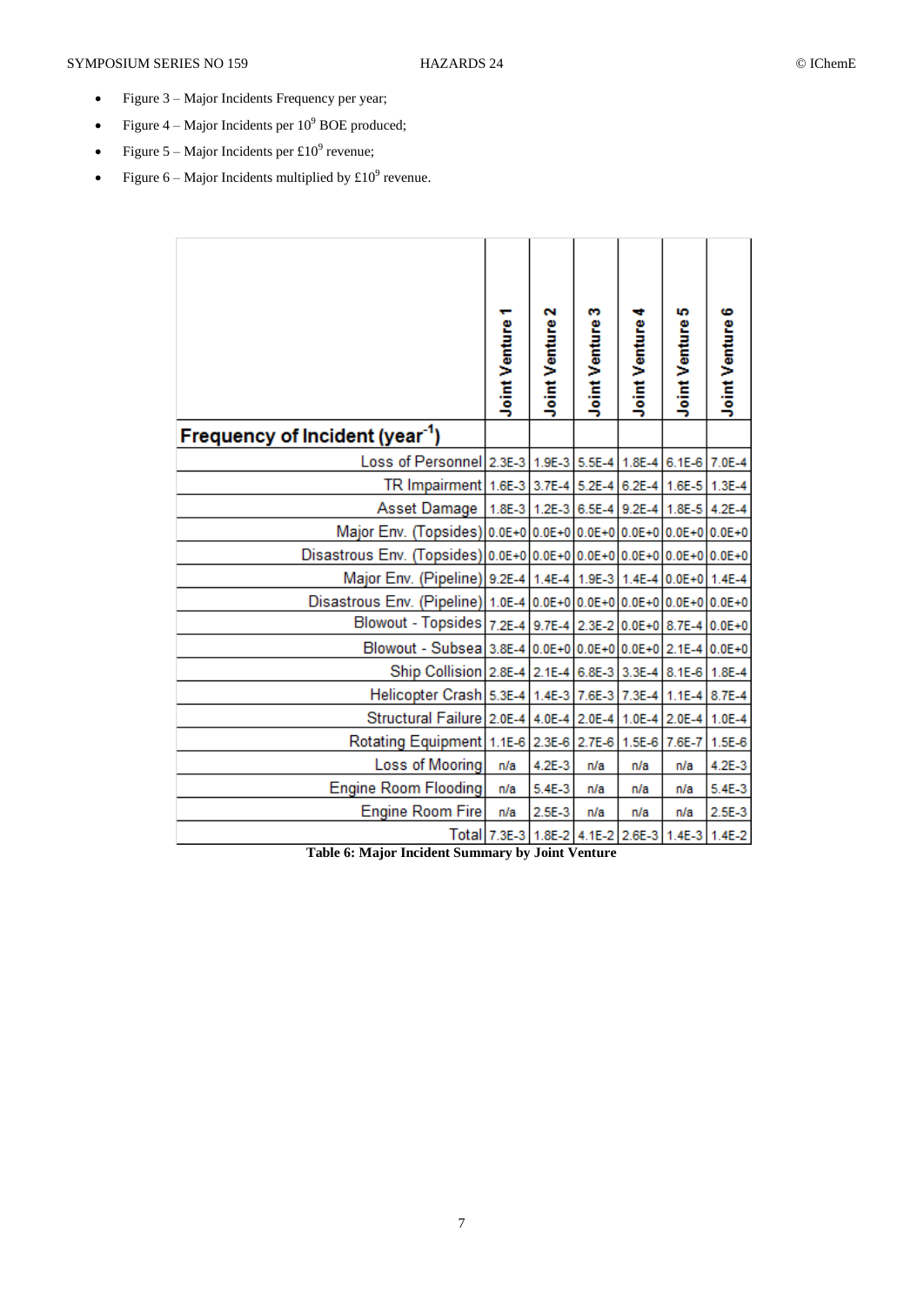

## **Figure 3: Major Incidents Frequency Per Year**



**Figure 4: Major Incidents per 10<sup>9</sup> BOE Produced (Overall Joint Venture)**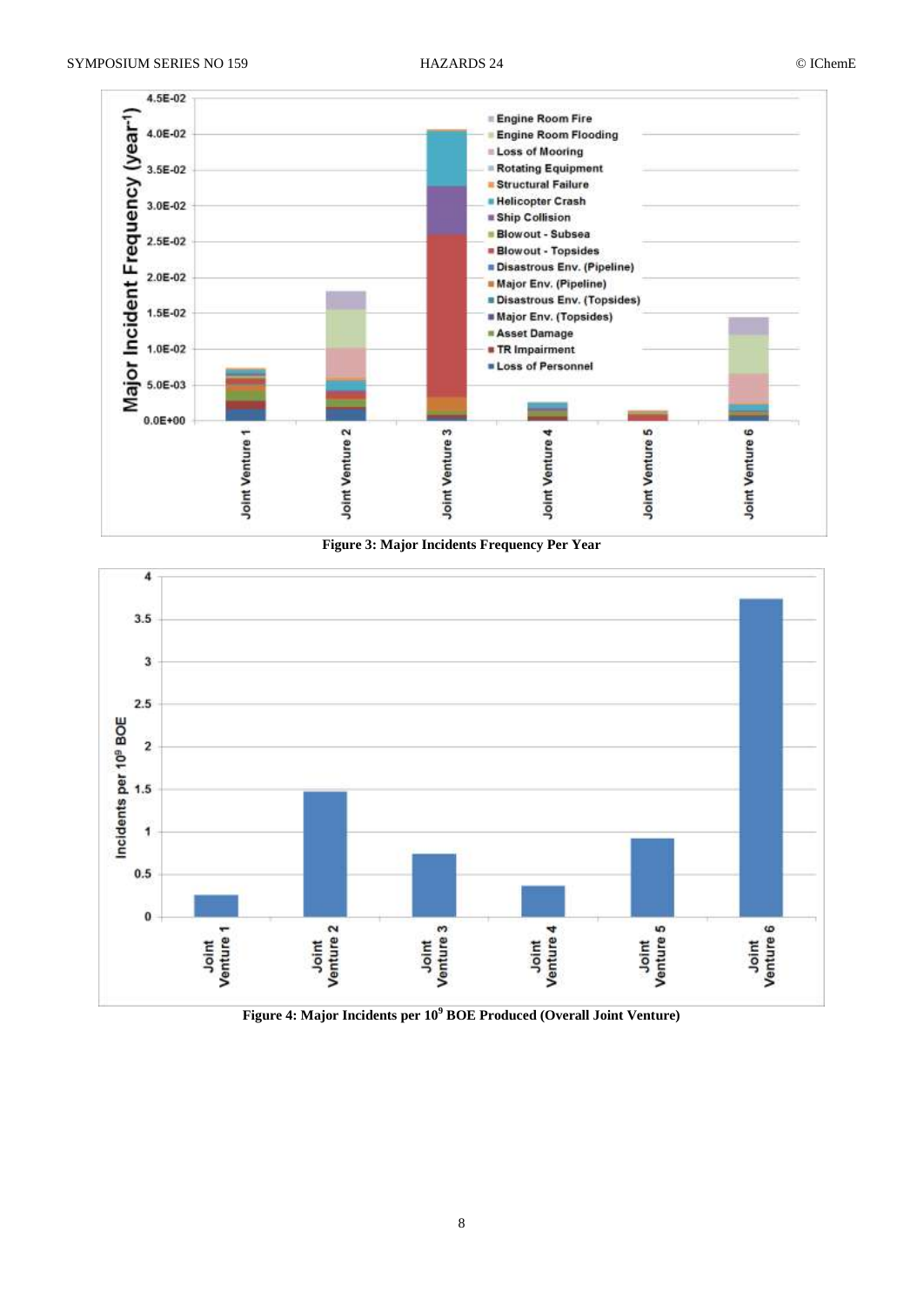

**Figure 5: Major Incidents per £10<sup>9</sup> Revenue (Overall Joint Venture)**



**Figure 6: Major Incidents multiplied by £10<sup>9</sup> Revenue (Overall Joint Venture)**

# **Summary**

In summary the methodology presented in this paper presents an efficient and transparent methodology for undertaking a high level assessment of risks across a range of installation types. It allows a like for like comparison of the risks across these installations and also provides the operator with a set of results which can guide future discussions of risk and potential liability.